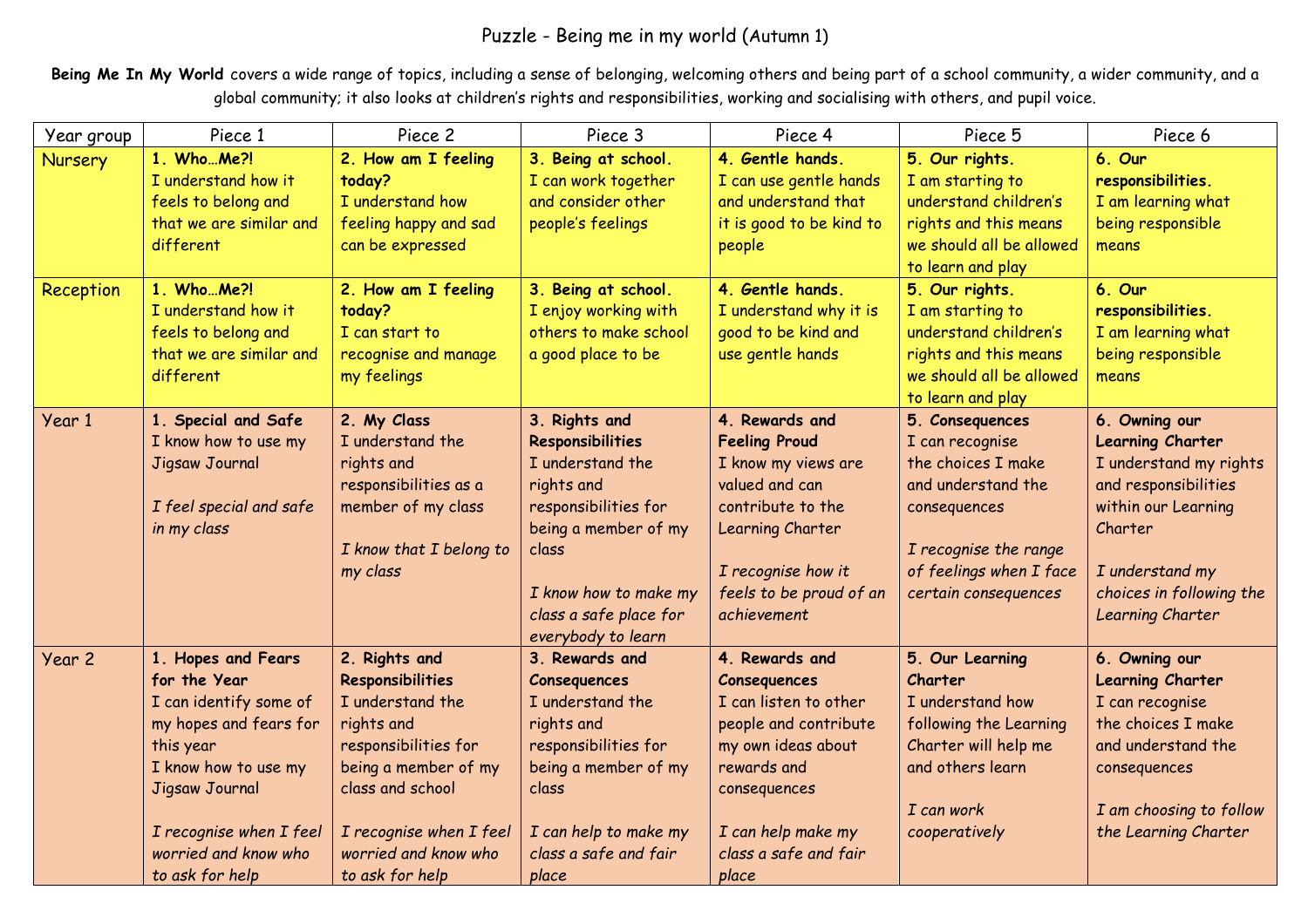| Year 3 | 1. Getting to Know                                                                                                                                                                                                                                                                                                     | 2. Our Nightmare                                                                                                                                                                                                                                    | 3. Our Dream School                                                                                                                                                                                                      | 4. Rewards and                                                                                                                                                                                                                                                | 5. Our Learning                                                                                                                                                            | 6. Owning our                                                                                                                                                                                                                                       |
|--------|------------------------------------------------------------------------------------------------------------------------------------------------------------------------------------------------------------------------------------------------------------------------------------------------------------------------|-----------------------------------------------------------------------------------------------------------------------------------------------------------------------------------------------------------------------------------------------------|--------------------------------------------------------------------------------------------------------------------------------------------------------------------------------------------------------------------------|---------------------------------------------------------------------------------------------------------------------------------------------------------------------------------------------------------------------------------------------------------------|----------------------------------------------------------------------------------------------------------------------------------------------------------------------------|-----------------------------------------------------------------------------------------------------------------------------------------------------------------------------------------------------------------------------------------------------|
|        | Each Other                                                                                                                                                                                                                                                                                                             | School                                                                                                                                                                                                                                              |                                                                                                                                                                                                                          | Consequences                                                                                                                                                                                                                                                  | Charter                                                                                                                                                                    | Learning Charter                                                                                                                                                                                                                                    |
|        | I recognise my worth<br>and can identify<br>positive things about<br>myself and my<br>achievements.<br>I can set personal goals<br>I know how to use my<br>Jigsaw Journal<br>I value myself and<br>know how to make<br>someone else feel<br>welcome and valued                                                         | I can face new<br>challenges positively,<br>make responsible<br>choices and ask for<br>help when I need it<br>I recognise how it<br>feels to be happy, sad<br>or scared and am<br>able to identify if<br>other people are<br>feeling these emotions | I understand why rules<br>are needed and how<br>they relate to rights<br>and responsibilities<br>I know how to make<br>others feel valued                                                                                | I understand that my<br>actions affect myself<br>and others and I care<br>about other people's<br>feelings<br>I understand that my<br>behaviour brings<br>rewards/consequences                                                                                | I can make responsible<br>choices and take action<br>I can work<br>cooperatively in a group                                                                                | I understand my<br>actions affect others<br>and try to see things<br>from their points of<br>view<br>I am choosing to follow<br>the Learning Charter                                                                                                |
| Year 4 | 1. Becoming a Class<br>'Team'<br>I know my attitudes<br>and actions make a<br>difference to the class<br>team. I know how to<br>use my Jigsaw Journal<br>I know how good it<br>feels to be included in<br>a group and understand<br>how it feels to be<br>excluded. I try to make<br>people feel welcome<br>and valued | 2. Being a School<br>Citizen<br>I understand who is in<br>my school community,<br>the roles they play and<br>how I fit in<br>I can take on a role in a<br>group and contribute to<br>the overall outcome                                            | 3. Rights,<br>Responsibilities<br>and Democracy<br>I understand how<br>democracy works<br>through<br>the School Council<br>I can recognise my<br>contribution to<br>making a Learning<br>Charter for the<br>whole school | 4. Rewards and<br>Consequences<br>I understand that my<br>actions affect myself<br>and others; I care<br>about other people's<br>feelings and try to<br>empathise with them<br>I understand how<br>rewards and<br>consequences motivate<br>people's behaviour | 5. Our Learning<br>Charter<br>I understand how<br>groups come together<br>to make decisions<br>I can take on a role in a<br>group and contribute to<br>the overall outcome | 6. Owning Our<br>Learning Charter<br>I understand how<br>democracy and having a<br>voice benefits the<br>school community<br>I understand why our<br>school community<br>benefits from a<br>Learning Charter and<br>can help others to<br>follow it |